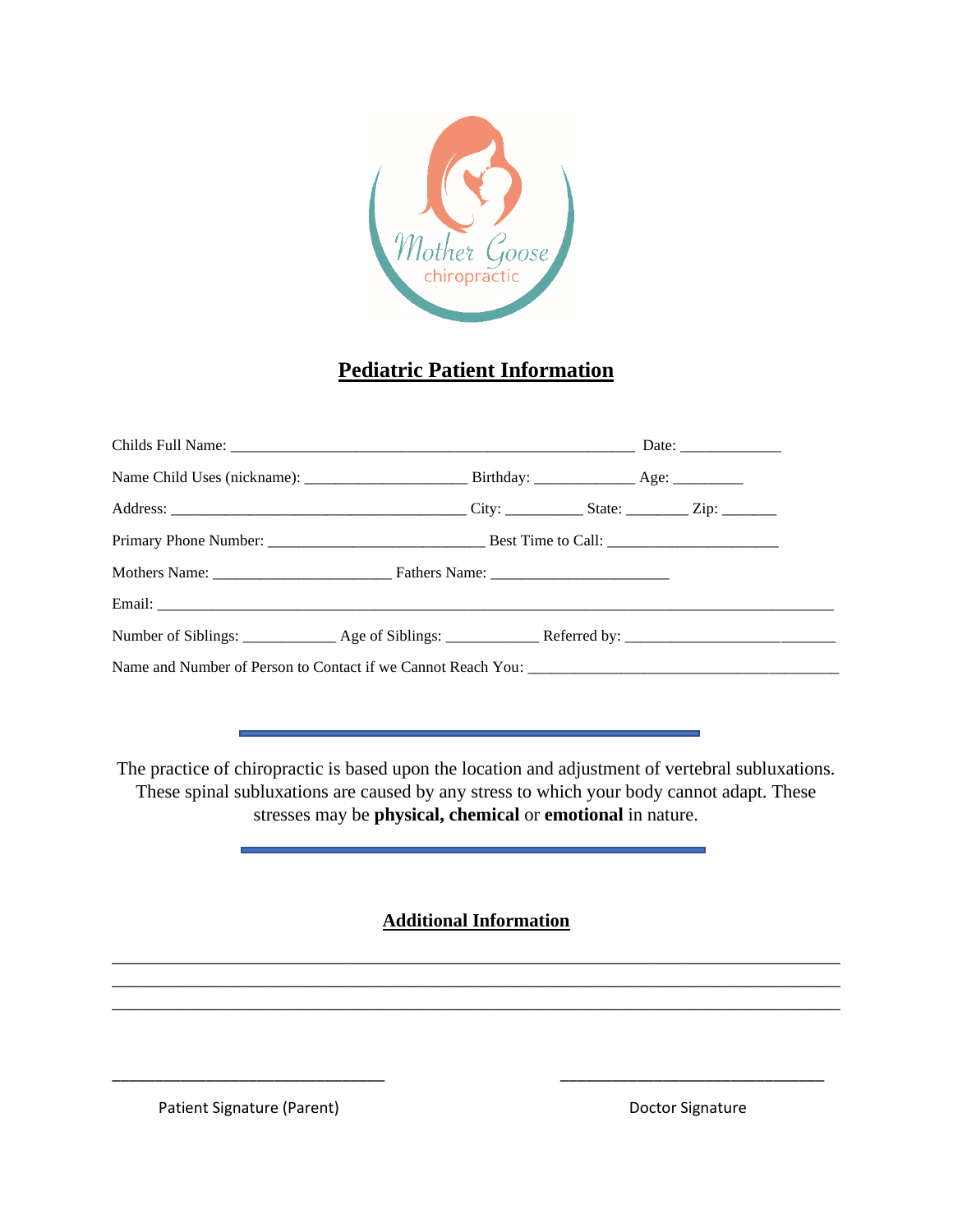| <b>Child History</b>                                      |                                                                                                               |  |
|-----------------------------------------------------------|---------------------------------------------------------------------------------------------------------------|--|
| Today Date: _____________                                 |                                                                                                               |  |
|                                                           |                                                                                                               |  |
|                                                           | Has your child been formally diagnosed with anything? Y N If yes, explain:                                    |  |
| Please circle either yes or no and explain if needed      | The following questions are designed to help the doctor provide the best possible spinal care for your child. |  |
| <b>LABOR AND DELIVERY</b>                                 |                                                                                                               |  |
|                                                           | How long was the labor from the first regular contraction to the birth? _________ hours                       |  |
|                                                           | How long was the 2 <sup>nd</sup> stage (pushing phase) of the labor? ____________ hours                       |  |
|                                                           |                                                                                                               |  |
|                                                           |                                                                                                               |  |
|                                                           |                                                                                                               |  |
|                                                           |                                                                                                               |  |
|                                                           |                                                                                                               |  |
|                                                           |                                                                                                               |  |
|                                                           |                                                                                                               |  |
|                                                           |                                                                                                               |  |
|                                                           |                                                                                                               |  |
|                                                           |                                                                                                               |  |
|                                                           |                                                                                                               |  |
|                                                           |                                                                                                               |  |
|                                                           |                                                                                                               |  |
|                                                           |                                                                                                               |  |
|                                                           |                                                                                                               |  |
| <b>BABY'S CONDITION IMMEDIATELY AFTER BIRTH:</b>          |                                                                                                               |  |
|                                                           |                                                                                                               |  |
| Baby's Crying: Baby Cried Immediately After Birth: ______ |                                                                                                               |  |
|                                                           | Cried Strong _____________ Weak Cry _________________ Did Not Cry for _____ minutes                           |  |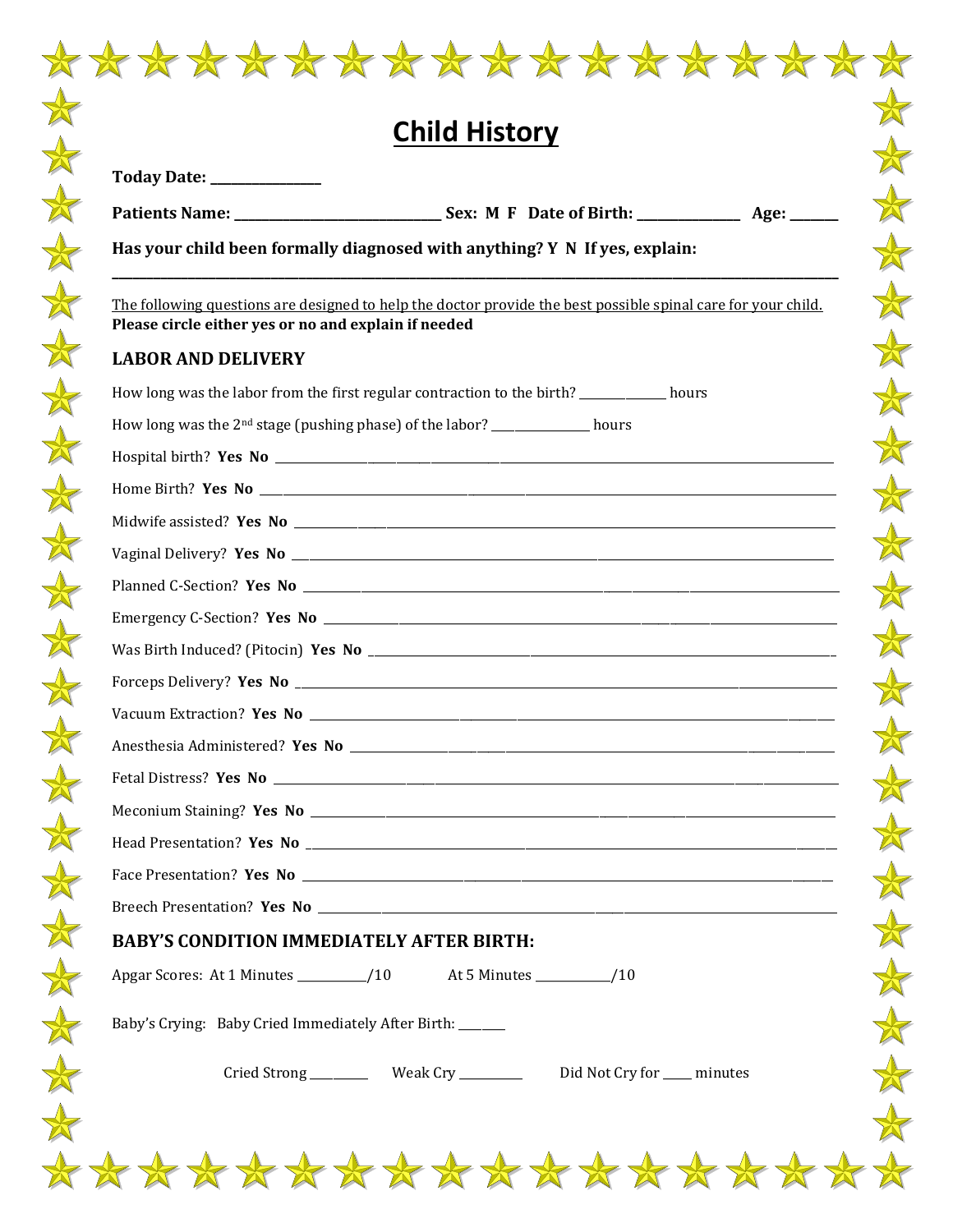| Baby's Color:    | Blue Hands/Feet ________                                                                                       |
|------------------|----------------------------------------------------------------------------------------------------------------|
|                  | Intensive Care: Was required __________ Days in Neonatal Intensive Care Unit ______________________            |
|                  |                                                                                                                |
|                  | Birth weight: _________ lbs/kgs Birth length: ___________ ins/cms Day you took baby home: __________           |
| <b>NUTRITION</b> |                                                                                                                |
|                  | Is your child being breast fed? Yes No If no, how long were they being breast fed? _______________________     |
|                  | If still being breast fed, how much cows milk does Mom consume each day? ___________________________           |
|                  | Is your child formula fed? Yes No If yes, which formula/milk source is being used? ___________________________ |
|                  | Is your child eating solid foods? Yes No If yes, which foods are contained in their diet? ____________________ |
|                  |                                                                                                                |
|                  |                                                                                                                |
|                  |                                                                                                                |
|                  | Is your child receiving any vitamin supplements? Yes No If yes, which ones? ______________________________     |
|                  |                                                                                                                |
|                  |                                                                                                                |
|                  |                                                                                                                |
|                  |                                                                                                                |
|                  |                                                                                                                |
|                  |                                                                                                                |
|                  |                                                                                                                |
|                  |                                                                                                                |
|                  |                                                                                                                |
|                  |                                                                                                                |
|                  |                                                                                                                |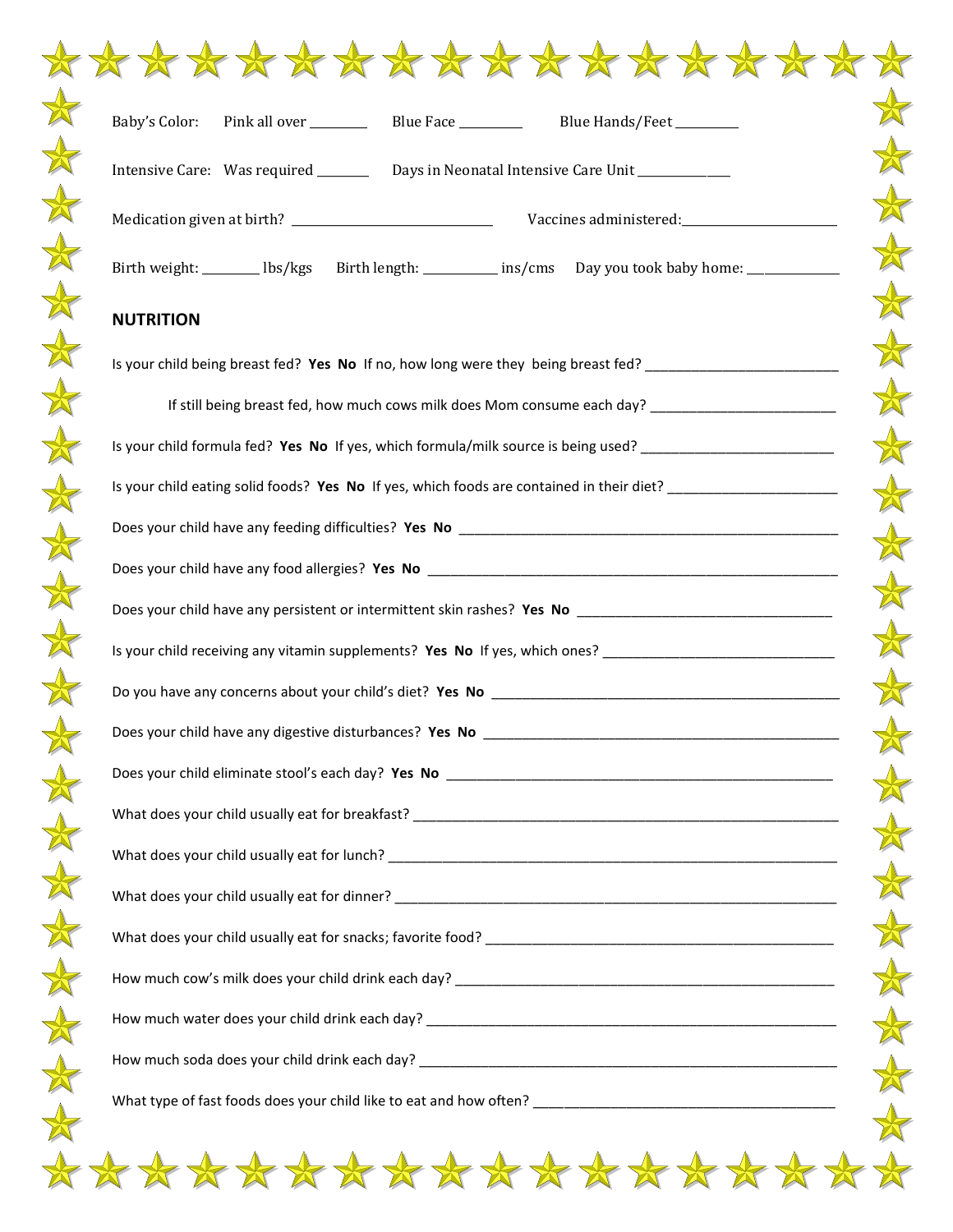Has your child had any recent falls or trauma? **Yes No** \_\_\_\_\_\_\_\_\_\_\_\_\_\_\_\_\_\_\_\_\_\_\_\_\_\_\_\_\_\_\_\_\_\_\_\_\_\_\_\_\_\_\_\_\_\_\_\_

If yes, describe the trauma and the date it occurred: \_\_\_\_\_\_\_\_\_\_\_\_\_\_\_\_\_\_\_\_\_\_\_\_\_\_\_\_\_\_\_\_\_\_\_\_\_\_\_\_\_\_\_

Has your child ever fallen down stairs or fallen from any heights? **Yes No** \_\_\_\_\_\_\_\_\_\_\_\_\_\_\_\_\_\_\_\_\_\_\_\_\_\_\_\_\_\_\_\_\_

Has your child ever fallen from a bicycle, skateboard, scooter, rollerblades or similar? **Yes No** \_\_\_\_\_\_\_\_\_\_\_\_\_\_\_\_

\_\_\_\_\_\_\_\_\_\_\_\_\_\_\_\_\_\_\_\_\_\_\_\_\_\_\_\_\_\_\_\_\_\_\_\_\_\_\_\_\_\_\_\_\_\_\_\_\_\_\_\_\_\_\_\_\_\_\_\_\_\_\_\_\_\_\_\_\_\_\_\_\_\_\_\_\_\_\_\_\_\_\_\_\_\_\_\_\_\_\_\_\_

\_\_\_\_\_\_\_\_\_\_\_\_\_\_\_\_\_\_\_\_\_\_\_\_\_\_\_\_\_\_\_\_\_\_\_\_\_\_\_\_\_\_\_\_\_\_\_\_\_\_\_\_\_\_\_\_\_\_\_\_\_\_\_\_\_\_\_\_\_\_\_\_\_\_\_\_\_\_\_\_\_\_\_\_\_\_\_\_\_\_\_\_\_

\_\_\_\_\_\_\_\_\_\_\_\_\_\_\_\_\_\_\_\_\_\_\_\_\_\_\_\_\_\_\_\_\_\_\_\_\_\_\_\_\_\_\_\_\_\_\_\_\_\_\_\_\_\_\_\_\_\_\_\_\_\_\_\_\_\_\_\_\_\_\_\_\_\_\_\_\_\_\_\_\_\_\_\_\_\_\_\_\_\_\_\_\_

\_\_\_\_\_\_\_\_\_\_\_\_\_\_\_\_\_\_\_\_\_\_\_\_\_\_\_\_\_\_\_\_\_\_\_\_\_\_\_\_\_\_\_\_\_\_\_\_\_\_\_\_\_\_\_\_\_\_\_\_\_\_\_\_\_\_\_\_\_\_\_\_\_\_\_\_\_\_\_\_\_\_\_\_\_\_\_\_\_\_\_\_\_

Has your child ever been in a motor vehicle collision or near-miss? **Yes No** \_\_\_\_\_\_\_\_\_\_\_\_\_\_\_\_\_\_\_\_\_\_\_\_\_\_\_\_\_\_\_\_

Has your child ever had a bone fracture or joint dislocation? Yes No If yes, please explain: \_\_\_\_\_\_\_\_\_\_\_\_\_\_\_\_\_

Has your child had any other trauma or injuries? **Yes No** If yes, please explain: \_\_\_\_\_\_\_\_\_\_\_\_\_\_\_\_\_\_\_\_\_\_\_\_\_\_\_\_

Does your child ever bang his/her head repeatedly against a wall, bed or other object? **Yes No** \_\_\_\_\_\_\_\_\_\_\_\_\_\_\_

## **GROWTH AND DEVELOPMENT**

| Can your child sit unsupported? Yes No At what age did your child start to sit-up? |                                            | mnths |
|------------------------------------------------------------------------------------|--------------------------------------------|-------|
| Is your child crawling yet? Yes No                                                 | At what age did your child start to crawl? | mnths |
| Is your child walking yet? Yes No                                                  | At what age did your child start to walk?  | mnths |
| Does your child often trip and fall? Yes No                                        |                                            |       |

Do you have any concerns about your child's growth and development? Yes No \_\_\_\_\_\_\_\_\_\_\_\_\_\_\_\_\_\_\_\_\_\_\_\_

## **HEALTH HISTORY**

| Does your child ever complain of pains in their arms or legs? Yes No _______________________________       |
|------------------------------------------------------------------------------------------------------------|
|                                                                                                            |
| Has your child had any earaches? Yes No If yes, at what age did the first earache occur? _________________ |
|                                                                                                            |